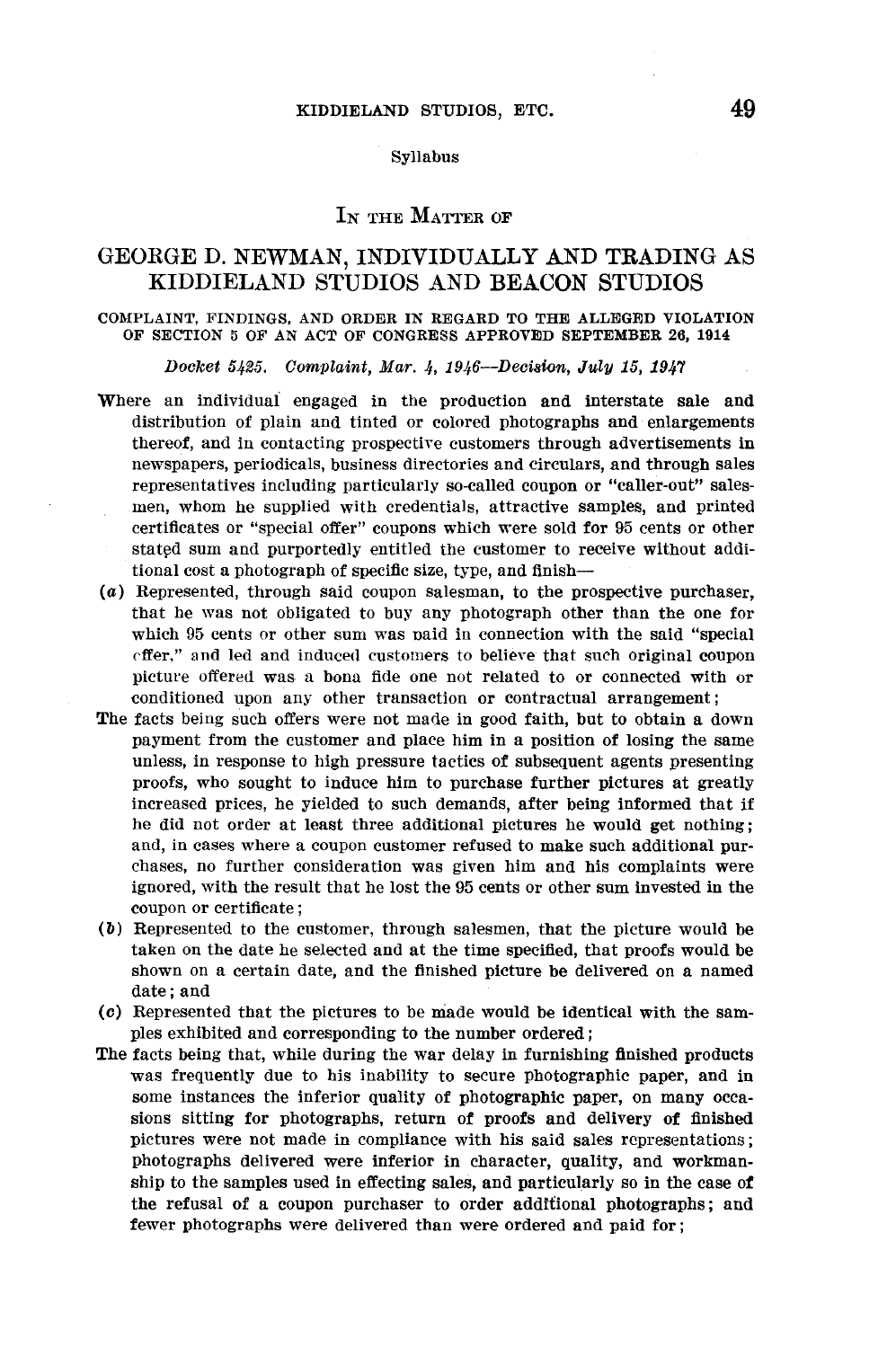- $(d)$  Represented falsely that a steel-gray finish photograph offered for 50 cents as an "invitation offer" sold regularly for \$2, and urged the prospective customer to distribute to his friends or save for a later date the four coupons attached to the printed offer of said "beautiful **7 x** 10 Silvertone Portrait," and represented as a "special," the offer of so called "Etcheraft Portraits," for 50 cents each, one to a customer; and
- ( e) Represented, on occasion, through his sales representatives, that the colored photographs sold by him were "paintings" and "oil paintings"; and
- ( *f)* Permitted various third parties, engaged under separate studio trade names,
- and including two studios doing business respectively under the names "Copley" and "Iroquois Studios," to make use of his business office, street **ad**dress, and studio facilities, including his telephone number, and thereby falsely to hold themselves out to the public as owners and operators of photographic studios and equipment, and obtain credit and business standing to which they were not entitled;
- With effect of misleading and deceiving members of the purchasing public, through said acts, practices, and methods-including particularly failure of said individual to disclose the real character of the coupon· or certificate offer made by him-as to the actual character and meaning of his original offer, including actual identity of product. offered, and as to the actual character and meaning of his original offer, including actual identity of product offered, and as to character, quality, value, and price of his products, and the status of said third parties as established, operating, responsible studios, and of causing a substantial number of the purchasing public, by reason of the erroneous beliefs thus engendered, to purchase substantial quantities thereof, and with capacity and tendency so to do:
- *Held,* that suoh acts and practices, under the circumstances set forth, were all to the prejudice of the public, and constituted unfair and deceptive acts and practices in commerce.

Before *Mr. Everett F. Haycraft,* trial examiner. *Mr. William L. Pencke* for the Commission. *Mr. Jmmes* F. *Cavanagh,* of Boston, Mass., for respondent.

# **COMPLAINT**

Pursuant to the provisions of the Federal Trade Commission Act and by virtue of the authority vested in it by said act, the Federal Trade Commission, having reason to believe that George D. Newman, individually and trading as Kiddieland Studios and Beacon Studios, hereinafter referred to as respondent, has violated the provisions of said act, and it appearing to the Commission, that a proceeding by it in respect thereof would be in the public interest, hereby issues its complaint, stating its charges in that respect as follows:

PARAGRAPH 1. Respondent George D. Newman is an individual trading as Kiddieland Studios and Beacon Studios from the principal address 30 Huntington Avenue, Boston 17, Mass. Branch studios are also operated by said respondent under the name Beacon Studios at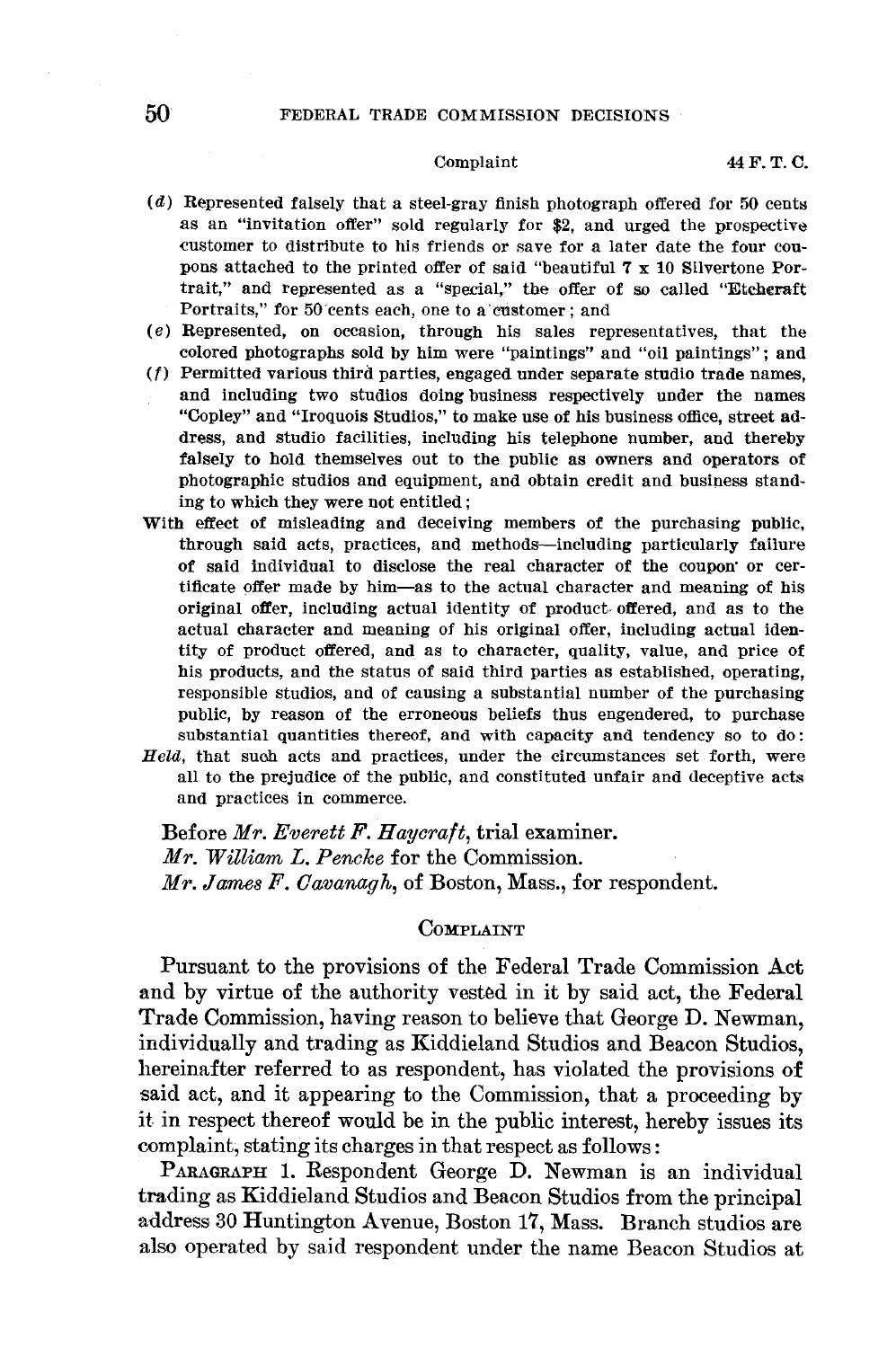## .49 Complaint

175 State Street, Springfield, Mass., and at 115 Bank Street, New London, Conn.

**PAR.** 2. Respondent George **D.** Newman is now and for more than 5 years last past has been engaged in the production and sale of plain and tinted or colored photographs and enlargements thereof. Respondent Newman causes and at all times mentioned herein has caused said products, when sold, to be transported from the State of Massachusetts, or other point of origin, to the purchasers thereof located in various other States of the United States and in the District of Columbia.

PAR. 3. Customers and prospective customers are now and have been variously contacted by respondent by means of advertisements appearing in newspapers, periodicals, business directories, and circulars, all of general circulation, through the medium of the United States mails, and by the use of sales representatives, including particularly so-called coupon or "caller-out" salesmen, appointed by respondent as selling agents to act in his behalf. In the course and conduct **of**  his said business in connection with and for the purpose of inducing the sale and distribution of his said products in commerce, respondent, for more than 5 years last past has made, has continued to make, and is now making, various false and misleading advertising and sales representations and has engaged in and still employs various unfair and deceptive acts and practices in commerce.

PAR. 4. With a view to effecting the sale of his said products respondent relies upon the use of said advertising material primarily to obtain the names and addresses of some prospective customers. Other prospective customers are located and contacted by the said coupon or "caller-out" salesmen, and it is and has been the general practice of respondent to obtain numerous orders for pictures through the solicitation of such salesmen sent out from his studios to represent him. Each of said salesmen is supplied with proper credentials, with attractive photographic samples represented to the public as typical of the class of work done by respondent's studios, and with printed "certificates" or "special offer" coupons which are sold to customers for 95 cents or other stated sum, each purportedly entitling the customer to receive, without additional cost, a specific size, type, and finish of photograph. Said coupon salesman at the time the coupon is sold represents to and impresses upon the purchaser that he is not obligated to buy any photograph or photographs other than the one for which 95 cents or other sum is paid in connection with the said "special offer." Each coupon or certificate thus sold, in the body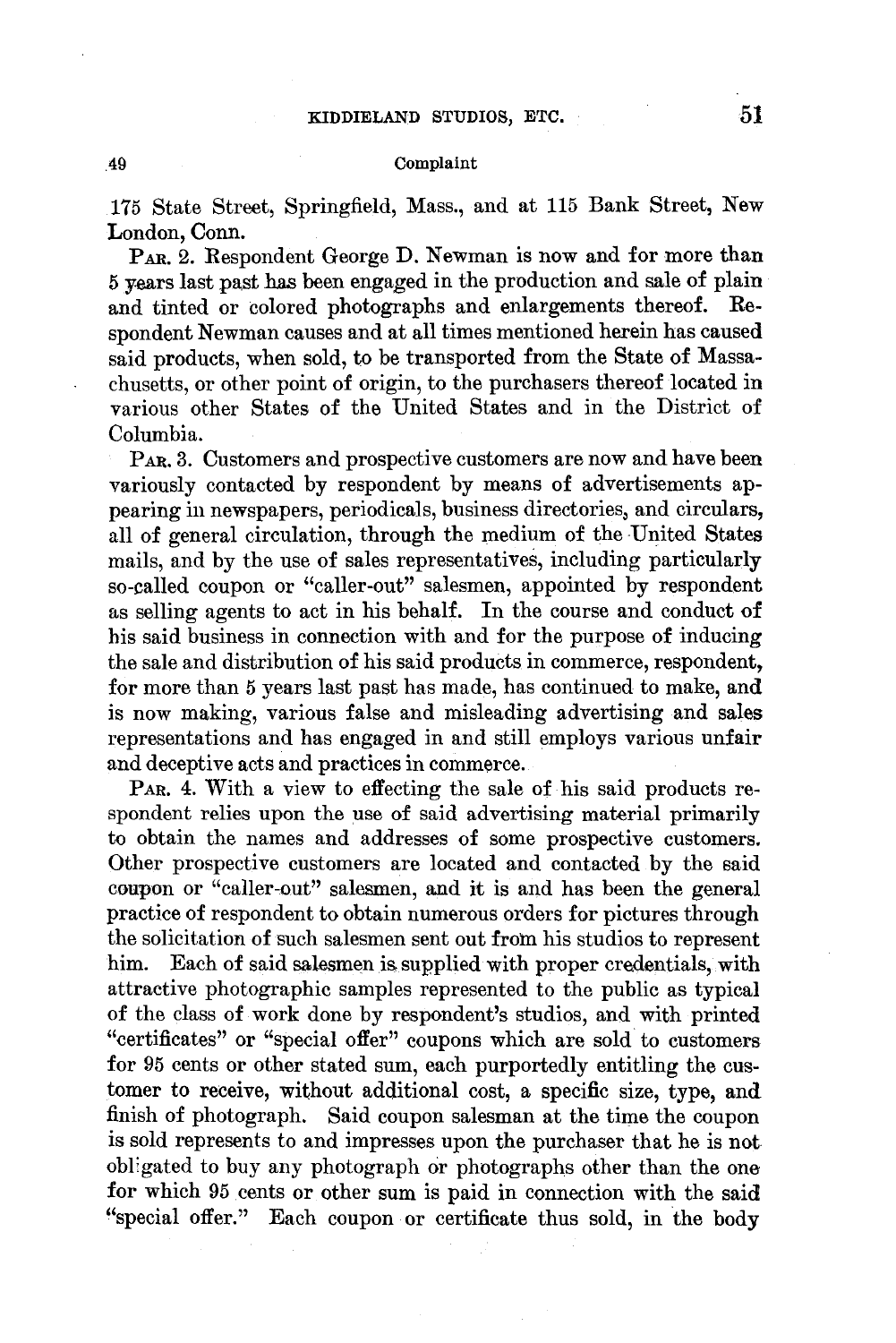## Complaint 44 F. T. C.

thereof and in a detachable stub, contains space for memorandum entry of the day and the hour selected by the customer to have the picture taken. The original coupon salesman retains all of any sum received by him from the customer for a coupon. Having sold a coupon entitling the customer to only one picture, and having arranged for the time a sitting is to be had, the coupon salesman takes his departure, sending his stub entry of the transaction in to the studio.

A photographer from respondent's studio then follows up the coupon salesman, makes the necessary exposure for the one picture and transmits the exposed negatives, represented as being four to six in number but usually two, to respondent, who develops the same and makes proofs therefrom. Said proofs in turn are delivered by a third salesman or "proof-passer" of respondent, who with the use of such proofs, endeavors to effect the sale of additional pictures to the customer at prices in excess of the original "special offer" price.

Finished pictures are ordinarily delivered through the mails. to customers located principally in various parts of the New England States. Respondent's various salesmen respectively assure the customer that the picture will be taken on the date selected by the customer and at the time specified, that proofs will be shown on a certain date, that the finished pictures will be delivered on a specified date, and that each picture made, in grade, type, quality and character of workmanship, will be equal to the sample shown in effecting the sale.

Purchasers of coupons or certificates stated to be good for one photograph each in studios operated by respondent are and have been given to understand in each instance that they are and were dealing with duly constituted agent or sales representative of respondent, and they believe and have been led to believe, and rely and have relied upon the belief, that such agents and representatives have and have had full authority to make the representations employed by them in consummating sales and collecting money for the said proucts of respondent,

When respondent's salesman calls upon the customer with proofs **of**  negatives made by respondent the customer learns for the first time the real purpose for which the coupon was sold to him. Instead of permitting the customer to select a proof for the one picture called for in the coupon purchased respondent's salesman immediately launches upon a sustained, high-pressure sales talk to induce the customer to purchase additional photograph, at greatly increased prices.

The attitude and demeanor of respondent's studio representative toward the customer is and has been determined in each instance **by**  the fact as to whether the customer **will** agree to buy extra pictures.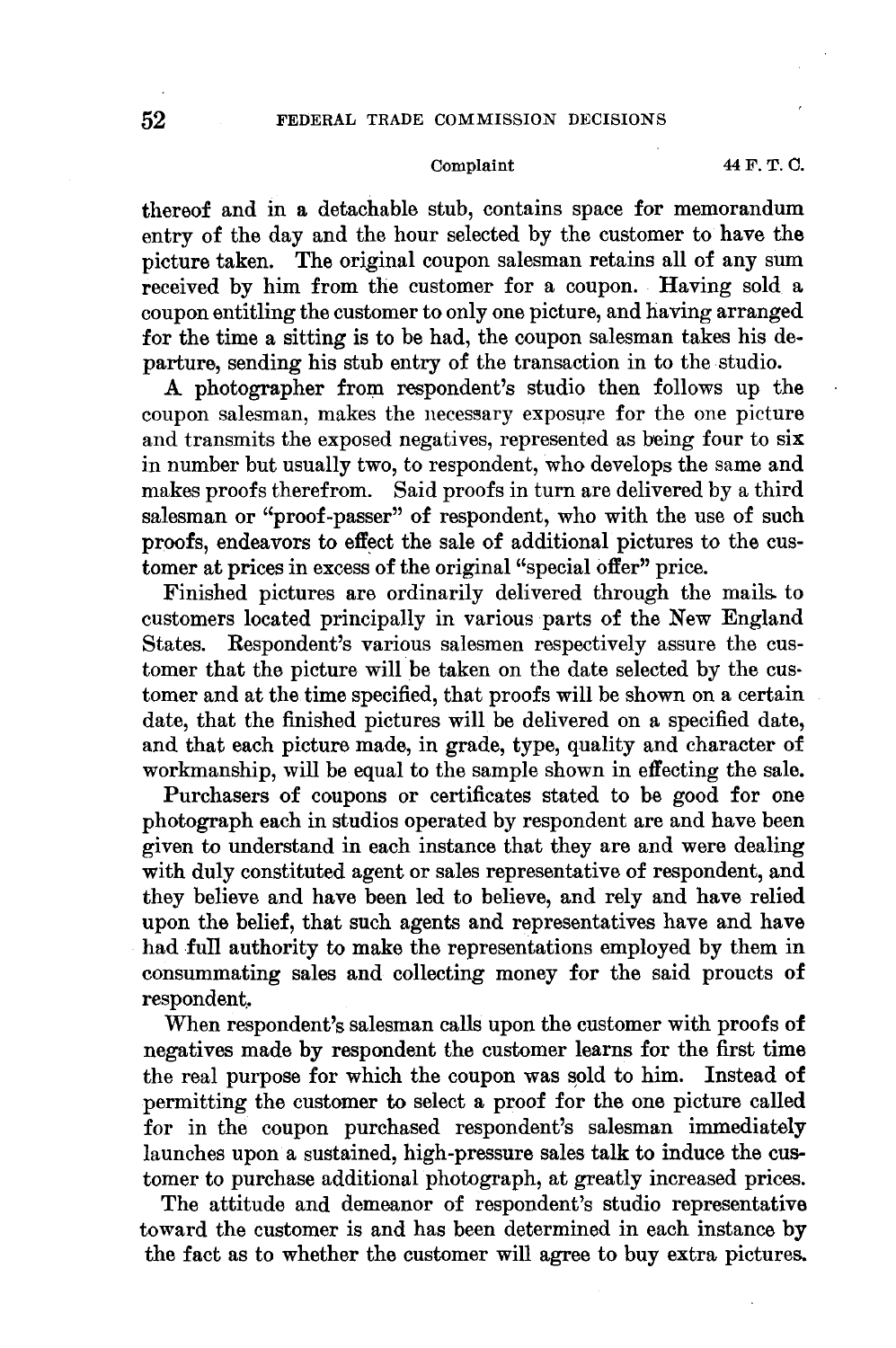### Complaint

Upon the refusal of the customer to purchase pictures in addition to the one called for in the coupon, the "proof-passing" salesman, upon occasion, goes into a "rage," becomes abusive and discourteous. takes the customer to task for assuming that the studio can furnish a picture for 95 cents or less sum, avers that the preceding salesman had no right to sell more than one coupon at any given address, and informs the customer that the coupon is worthless unless more pictures are bought; that if the customer does not order at least three or more additional pictures he will get nothing.

Various excuses and explanations are and have been given as to why respondent cannot make a single picture, and finally, on occasion, respondent's sales representatives have frankly admitted to the customer that the studio could not make the one picture called for in the coupon without sustaining a loss thereon.

 $P_{AR}$ . 5. In approaching a customer with the coupon offer for a single picture respondent's said sales agents carefully refrain and have refrained from disclosing to the customer that the real purpose in submitting such offer was and is to induce the purchase of something the customer did not have in mind and did not intend to buy or understand he was buying, namely, extra or additional photographs sold at a substantial profit. In truth and in fact, respondent's single-picture coupon offer was and is in reality nothing more or other than what is known in the industry as a "bait" or "come-on" offer employed to place the customer in a position where he must buy more pictures at greater cost in order to obtain the one already bought and already **paid for.** 

From time to time in cases where coupon customers refuse and have refused to purchase additional pictures no further consideration has been given to the customer by respondent, the complaints of the customer have been ignored, no refund has been made to him, and the customer has thereby sustained the loss of the 95 cents or other sum invested in the coupon or certificate.

**PAR.** 6. Respondent further, trading as Kiddieland Studios, Beacon Studios, and under other trade names, has represented that a steelgray finish photograph, offered for the price of 50 cents as an "invitation offer," sells regularly for \$2. So-called "Etchcraft portraits," selling for 50 cents each, one to a customer, have been represented as comprising a "special offer," and on occasion respondent's sales representatives have represented to customers that the colored photographs sold by respondent are "paintings" and "oil paintings.''

PAR. 7. In other coupons or certificates issued by respondent and in advertising matter of general circulation, respondent has repre-

**49**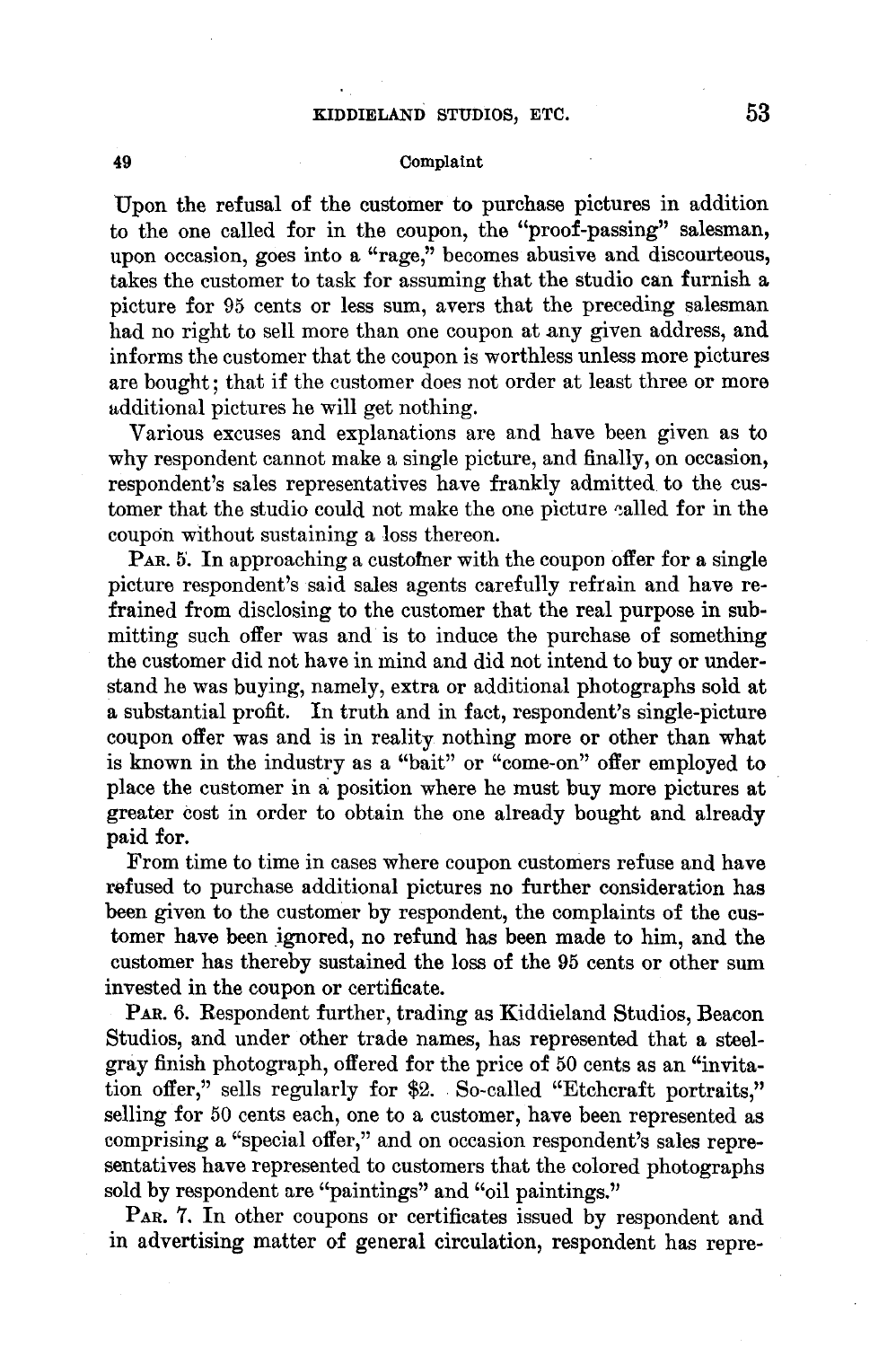sented that sepia or brown-toned pictures, designated as a "gold-tone hand colored portrait" and sold by him through the medium of a "special offer" 95 cents coupon, are and were genuine gold-tone productions; and that the said coupon price of 95 cents stated in such offer was and is a "special" or "introductory offer" which might not be continued.

A genuine gold-tone print or picture is a production resulting from a process involving the use of a toning bath employing chloride of gold. This process produces a much warmer tone than is true of black and white or sepia, involves more labor and detail, comprehending the toning of a print or picture a second time, and is considerably more expensive than the process employed in the production of black and white or sepia prints or pictures. The toning process employed by respondent is an ordinary one, in universal use in the production of sepia or brown toned effects.

The use by respondent of the words "gold-tone" in advertising and upon coupons to obtain customers for the purchase of respondent's products is a representation that respondent produces and sells genuine gold-tone pictures. In truth and in fact the colored photograph advertised and represented by respondent to be a "gold-tone hand colored" picture is not in fact a gold-tone picture but is instead a slightly tinted brown or sepia print which costs much less to produce.

PAR. 8. By said representations and practices as hereinbefore detailed and alleged respondent leads and induces and had led and induced customers to believe that the said original coupon picture offer is and was a bonafide sales offer not related to or connected with. or conditioned upon any other transaction or contractual arrangement that sittings for photographs, the return of proofs for selection, and the delivery of finished pictures would be made in good faith at the times and upon the dates specified by respondent's representatives; that the pictures to be made would be equal to and identical in character, quality, and workmanship with the samples exhibited in obtaining orders therefor and corresponding to the number ordered; that respondent's so-called "special" and "invitation" offers are and were actually special and invitation or introductory offers of reduced prices made only for a limited time; and that tinted or colored pictures sold by respondent are genuine paintings or oil paintings done by hand without the use of a camera or photographic image.

PAR. 9. The foregoing representations and statements are false, misleading, and deceptive. In truth and in fact, respondent's socalled coupon and certificate offers calling for a single picture are not and have not been made in good faith to customers but are and have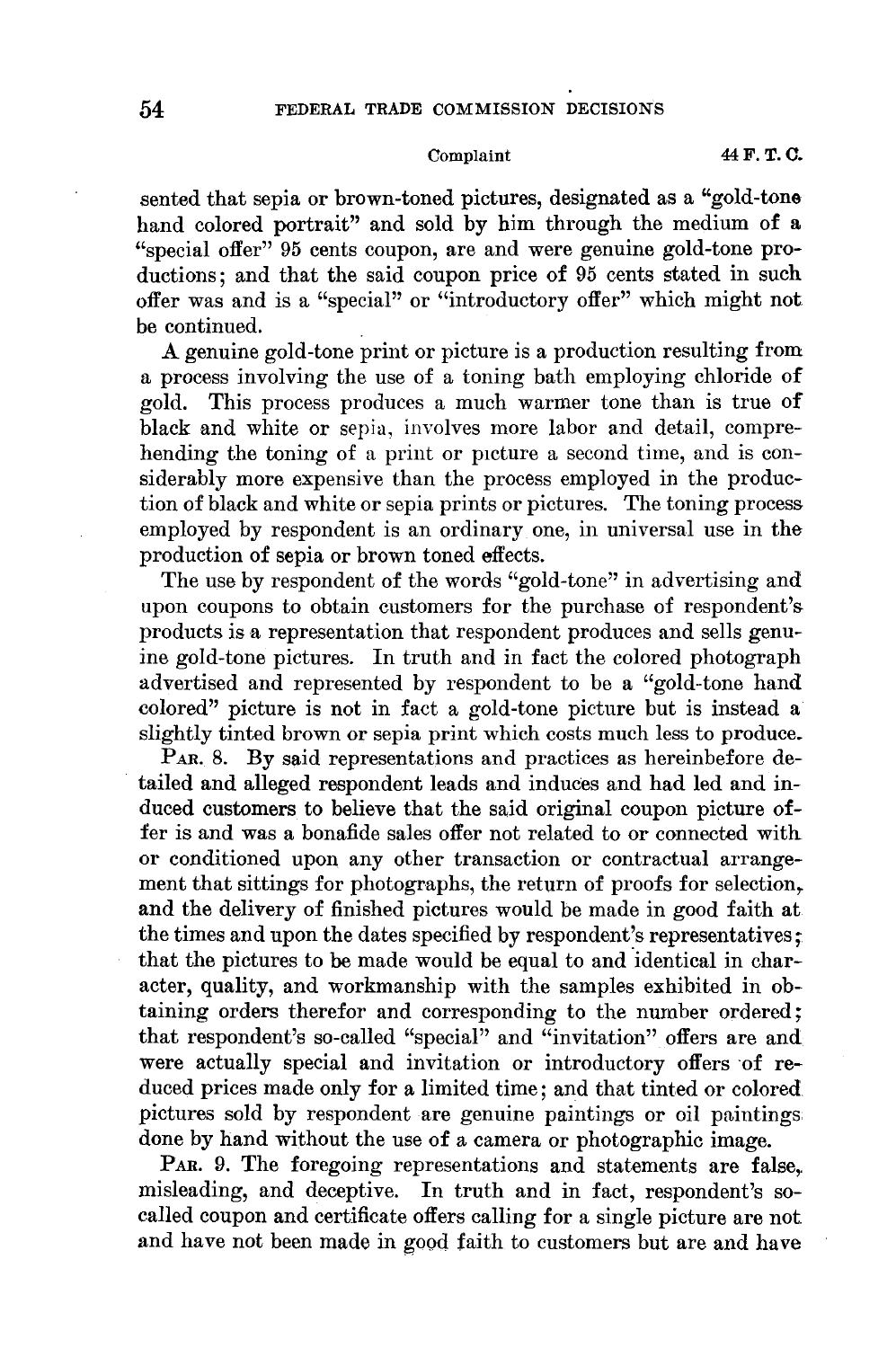### Complaint

been made for the purpose of obtaining a down payment from the customer and placing him in the position of losing said down payment unless additional pictures are ordered at higher prices, thereby enabling respondent to make a substantial profit on the transaction. Sittings for photographs, the return of proofs and the delivery of finished pictures are not and have not been made in compliance with sales representations of respondent. Respondent's offers designated as "special" or "invitation" are not special or limited in point of time or otherwise but are on the contrary offers that have been made continually by respondent over a period of years in the normal course of his business operations. Respondent's photographs, offered at 50 cents, do not sell for \$2 normally and have never been sold for such price in the regular course of business. Respondent's pictures which have been represented to customers as "paintings" or as "oil paintings" are not genuine paintings or oil paintings in the accepted meaning of such terms, but on the contrary are merely photographs to which color has been added by the use of cotton applied by hand. Photographs delivered by respondent are and have been frequently inferior in character, quality and workmanship to the samples used by respondent in effecting sales. This is and has been particularly true following the refusal of a coupon purchaser to order additional photographs. On many occasions a fewer number of photographs than those ordered and paid for have been delivered by respondent's studios.

PAR. 10. Respondent in further connection with the operation of his said photographic studio at 30 Huntington A venue, Boston, Mass., from time to time, by arrangements made with various third parties, has permitted them to use and they have used as their business office, employing separate studio trade names for themselves, the actual street address and studio facilities, including telephone number of the respondent, at the same address, 30 Huntington A venue, Boston, Mass. Said parties so using respondent's studio and street address and the said facilities existing there, actually had no studio equipment of any character there or elsewhere, and they did not own, conduct, or control any photographic studio in any accepted meaning or sense of the term. Two such alleged studios so employing respondent's business address, thereby falsely holding themselves out to the public as owners and operators of photographic studios and equipment there, and obtaining credit and business standing and identity to which they were not entitled, were known respectively as Copley and Iroquois Studios.

The practice of respondent in permitting others who neither owned, operated, nor controlled a photographic studio or any equipment

**49**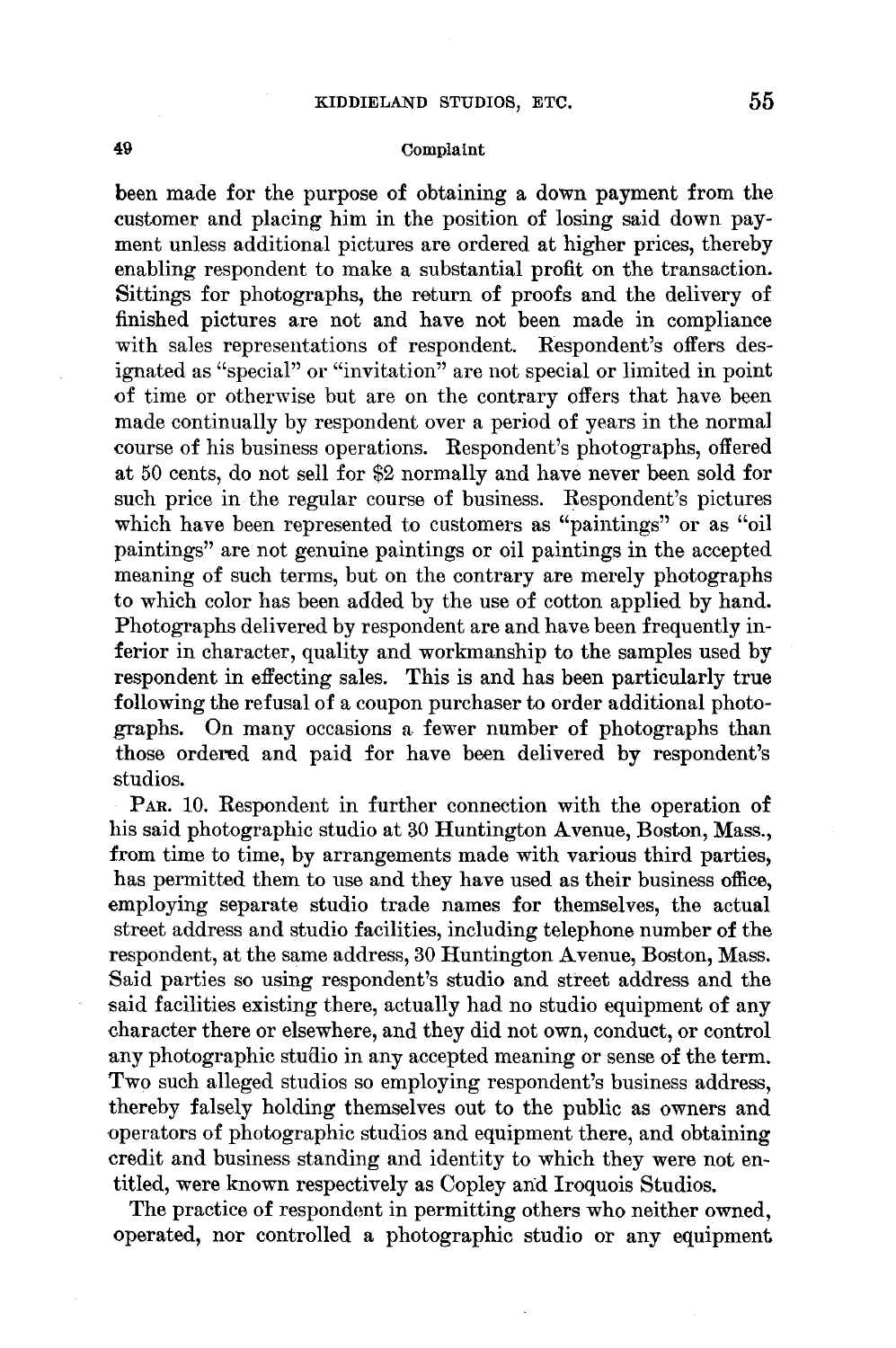therefor to use his studio address and equipment as and for their own in connection with fictitious studio trade names employed by them has, and has had, the capacity and tendency to mislead members of the public into the erroneous belief, and they have been led to believe, that they were contracting and dealing with established, operating, responsible studios, and to purchase the products of said alleged studios because of such beliefs so engendered. Respondent further, in thus permitting others to make such use of his address and business facilities has placed in their hands an instrument whereby they might deceive members of the consuming public into believing and they have believed that they were contracting and dealing with an established, operating, responsible studio, when such was not the fact.

PAR. 11. The use by respondent of the acts, practices, and methods aforesaid in connection with the offering for sale and the sale of his said products in commerce, and particularly the failure of respondent to disclose essential and important facts as to the real character of the coupon or certificate offer made by him has had and now has the tendency and capacity to and does mislead and deceive members **of**  the purchasing public regarding the actual character and meaning of the original offer made by respondent, including the actual identity of the product offered for sale, and concerning the character, quality, value, and price of respondent's products, and leads and has led purchasers erroneously to believe that the said representations are and were true, and thereby causes and has caused a substantial number **of**  the purchasing public, by reason of the erroneous beliefs so engendered, to purchase substantial quantities of such products.

PAR. 12. The aforesaid acts and practices of respondent, as herein alleged, are all to the prejudice and injury to the public and constitute unfair and deceptive acts and practices in commerce within the intent and meaning of the Federal Trade Commission Act.

## REFORT, FINDINGS AS TO THE FACTS, AND ORDER

Pursuant to the provisions of the Federal Trade Commission Act, the Federal Trade Commission on March 4, 1946, issued and subse-. quently served its complaint in this proceeding upon the respondent named in the caption hereof, charging him with the use of unfair and deceptive acts and practices in commerce in violation of the provisions of said act. After respondent filed his answer, certain facts were stipulated in the record and certain exhibits introduced into evidence at a hearing before an examiner of the Commission theretofore duly designated by it, and it was further stipulated that the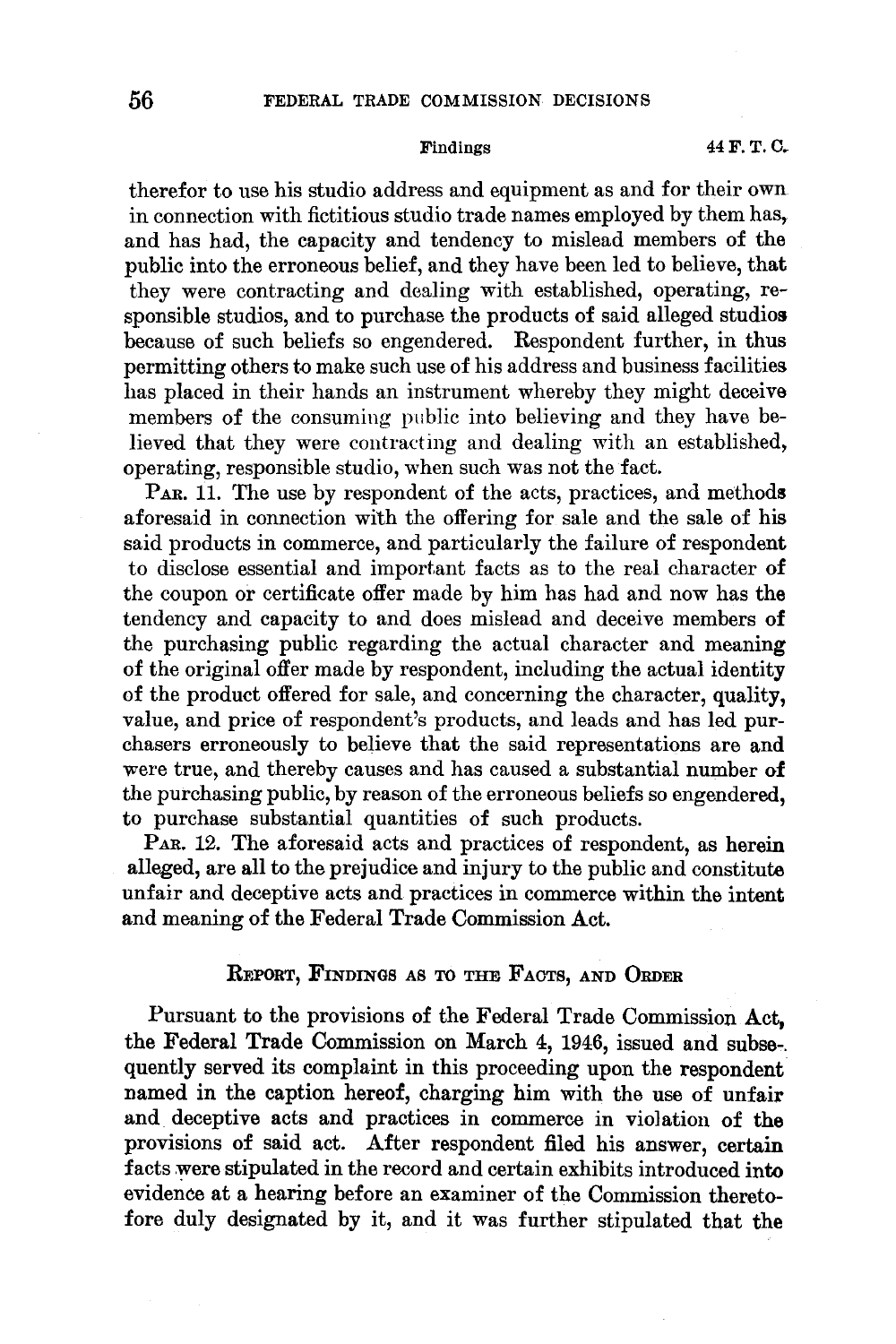## 49 Findings

Commission may proceed upon said facts and exhibits stipulated into the record to make its report stating its findings as to the facts and its conclusion based thereon and enter its order disposing of the proceeding without the presentation of argument or the filing of briefs. Thereafter, this proceeding regularly came on for final hearing before the Commission on the complaint, answer, stipulated facts and other evidence, and recommended decision by the trial examiner; and the Commission, having duly considered the same and being now fully advised in the premises, finds that this proceeding is in the interest of the public and makes this its findings as to the facts and its conclusion drawn therefrom.

### FINDINGS AS TO THE FACTS

PARAGRAPH 1. The respondent George D. Newman is an individual trading as Kiddieland Studios and as Beacon Studios, with his principal office and place of business at 30 Huntington Avenue, Boston, Mass. He also maintained branch studios, one in Springfield, Mass., until the spring of 1944, and one in New London, Conn., until the spring of 1946. Respondent is now, and for more than 5 years last past has been, engaged in the production and sale of plain and tinted or colored photographs and enlargements thereof.

PAR. 2. In the course and conduct of his aforesaid business, respondent causes, and at all times mentioned herein has caused, his said products, when sold, to be transported from the State of Massachusetts or other point of origin to the purchasers thereof located in various other States of the United States, and maintains, and has maintained, a course of trade in said products in commerce, as "commerce" is defined in the Federal Trade Commission Act.

PAR. 3. Customers and prospective customers are now, and have been, variously contacted by respondent by means of advertisements appearing in newspapers, periodicals, business directories, and circulars, all of general circulation, and by the use of sales representatives, including particularly so-called coupon or "caller-out" salesmen, appointed by respondent as selling agents to act in his behalf. When the names and addresses of prospective customers have been obtained, it is and has been the general practice of respondent to obtain numerous orders for pictures through solicitation of salesmen sent out from his studios to represent him. Each of said salesmen is supplied with proper credentials, with attractive photographic samples represented to the public as typical of the class of work done by respondent's studios, and with printed "certificates" or "special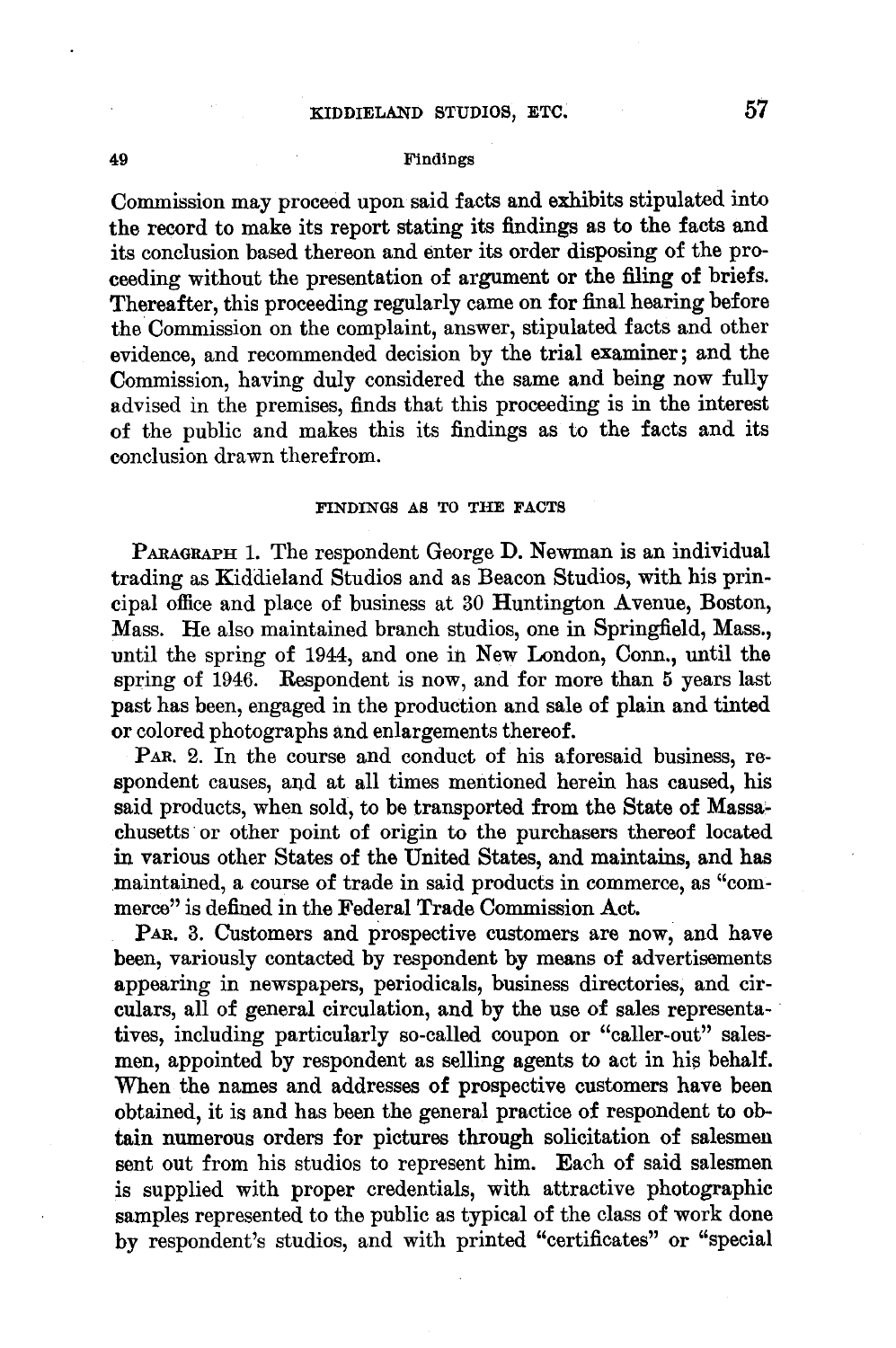-offer" coupons which are sold to customers for 95 cents or other stated sum, each purportedly entitling the customer to receive, without additional cost, a specific size, type, and finish of photograph. Said -coupon salesman, at. the time the coupon is sold, represents to and impresses upon the purchaser that he is not obligated to buy any photograph or photographs other than the one for which 95 cents or other sum is paid in connection with the said "special offer." Each coupon or certificate thus sold, in the body thereof and in a detachable stub, contains space for memorandum entry of the day and the hour selected by the customer to have the picture taken. The salesman retains all of any sum received by him from the customer for a coupon, leaves the coupon with the customer, and sends the stub showing the sale and the date of the sitting arranged to respondent. A photographer from respondent's studio then follows up the coupon salesman, makes the necessary exposure for the one picture and transmits the exposed negatives ( represented as being four to six in number, but usually two) to respondent, who develops the same and makes proofs therefrom. Said proofs in turn are delivered by a third salesman or "proof-passer" of respondent, who, with the use of such proofs, endeavors to effect the sale of additional pictures to the customer at prices in excess of the original "special offer" price.

PAR. 4. Finished pictures are ordinarily delivered through the mails to customers located principally in the New England States. Respondent's various salesmen assure the customer that the picture will be taken on the date selected by the customer and at the time specified, that proofs will be shown on a certain date, that the finished pictures will be delivered on a specified date, and that each picture made will be equal in grade, type, quality, and character of workmanship to the sample shown in effecting the sale. Purchasers of such coupons ot certificates are, and have- been, given to nndersfand in each instance that they are, and were, dealing with a duly constituted agent or sales representative of respondent, and they believe, and have been led to believe, and rely and have relied upon the belief, that such agents and representatives have, and have had, full authority to make the representations employed by them in consummating sales and collecting money for the said products of respondent. When respondent's salesman calls upon the customer with proofs of negatives made by respondent, the customer learns for the first time the real purpose for which the coupon was sold to him. Instead of permitting the customer to select a proof for the one picture called for in the coupon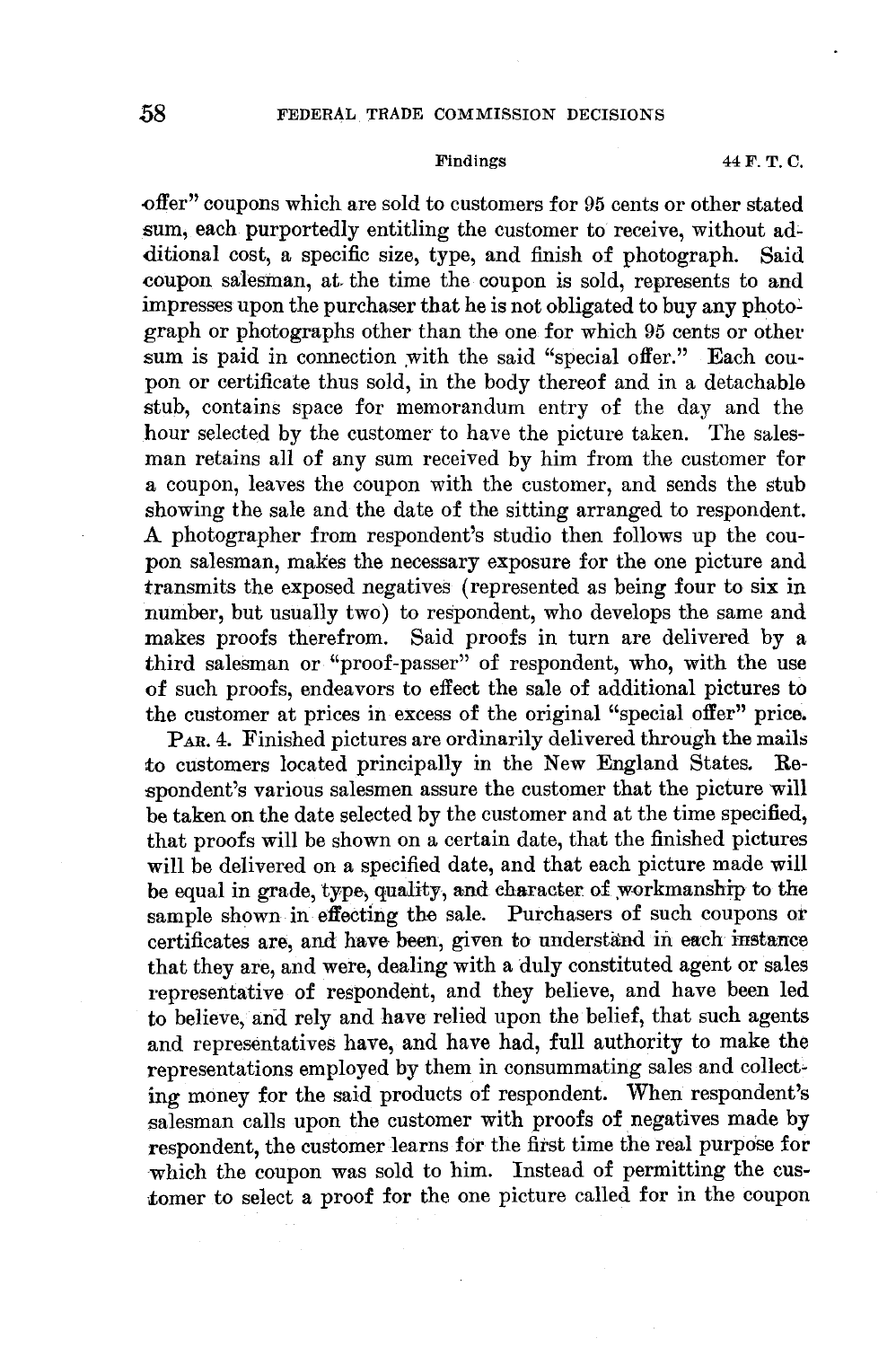## Findings

purchased, respondent's salesman immediately launches upon a sustained high-pressure sales talk to induce the customer to purchase additional photographs at greatly increased prices. The attitude and demeanor of respondent's studio representative toward the customer is, and has been, determined in each instance by the fact as to whether the customer will agree to buy extra pictures. Upon the refusal of the customer to purchase pictures in addition to the one called for in the coupon, the "proof-passing" salesman, upon occasion, goes into a "rage," becomes abusive and discourteous, takes the customer to task for assuming that the studio can furnish a picture for 95 cents or less sum, avers that the preceding salesman had no right to sell more than one coupon at any given address, and informs the customer that the coupon is worthless unless more pictures are. bought, that if the customer does not order at least three or moreadditional pictures he will get nothing. Various excuses and explanations are, and have been, given as to why respondent cannot make a single picture, and finally, on occasion, respondent's sales representatives have frankly admitted to the customer that the studio could not make the one picture called for in the coupon without sustaining a loss thereon.

P<sub>AR</sub>. 5. In approaching a customer with the coupon offer for a single picture, respondent's said sales agents carefully refrained, and have refrained, from disclosing to the customer that the real purpose in submitting such offer was, and is, to induce the purchase of something the customer did not have in mind and did not intend to buy or understand he was buying; namely, extra or additional photographs sold at a substantial profit. In truth and in fact, respondent's single-picture coupon offer was, and is, in reality nothing more than what is known **in**  the industry as a "bait" or "come-on" offer employed to place the customer in a position where he must buy more pictures at greater cost **in**  order to obtain the one already bought and paid for. From time **to**  time, in cases where coupon customers refuse, and have refused, to purchase additional pictures, no further consideration has been given to the customer by respondent, the complaints of the customer have been ignored, no refund has been made to him, and the customer has thereby sustained the loss of the 95 cents or other sum invested in the coupon or certificate.

PAR. 6. Respondent further, trading as Kiddieland Studios, Beacon Studios, and under other trade names, has represented that a steel-gray finish photograph offered for the price of 50 cents as an "invitation

**49**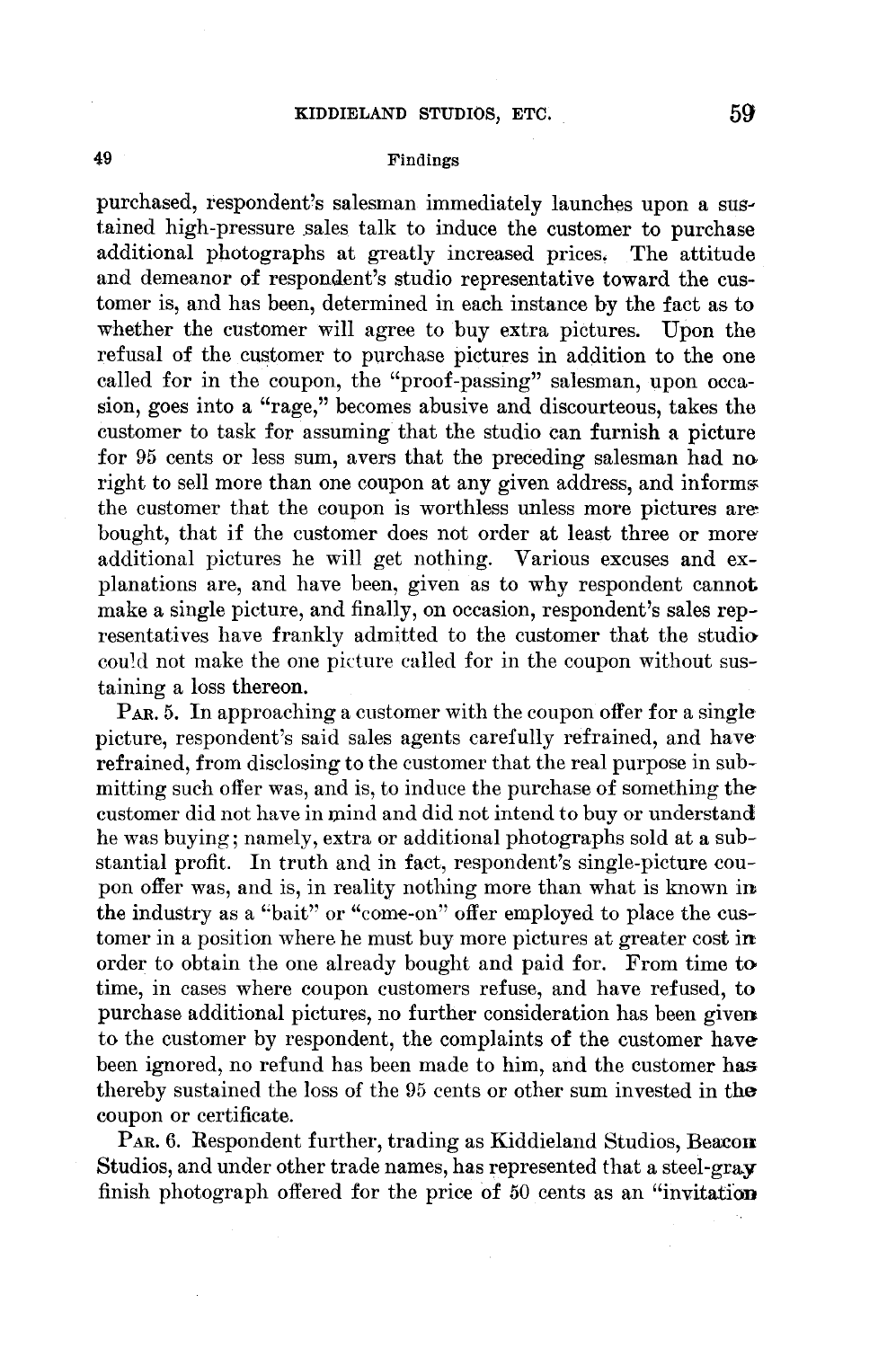### 60 FEDERAL TRADE COMMISSION DECISIONS

### Findings

offer" sells regularly for \$2. Said offer contains the following representation :

A beautiful  $7 \times 10$  Silvertone Portrait  $* * * a$  complete set of proofs offered with each sitting. Other photos may be ordered if desired.

The coupons printed below may be used by anyone for any type of photo. Baby pictures, adults, pictures in dancing costume, confirmation, graduation or any type of photo wanted.

Distribute the coupons to your friends  $* * *$  or save them for a later date. (Comm. Ex. 5.)

Attached to the foregoing offer were four coupons, each containing the following descriptive language:

# A BEACON PHOTO Beautifully Finished, Size **7"** x 10" Vignette LOVELY STEEL **GRAY** FINISH Coupon Price  $50¢$  (Comm. Ex. 5)

So-called "Etchcraft portraits," selling for 50 cents each, one to a customer, have been represented as comprising a special offer, and on occasion respondent's sales representatives have represented to customers that the colored photographs sold by respondent are "paintings" and "oil paintings."

 $P_{AR}$ . 7. By means of representations and practices heretofore referred to or described, the respondent leads and induces, and has led and induced, customers to believe that the said original coupon picture offer is, and was, a bona fide sales offer not related to or connected with or conditioned upon any other transaction or contractual arrangement; that the sittings for photographs, the return of proofs for selection, and the delivery of finished pictures would be made in good faith at the times and upon the dates specified by respondent's representatives; that the pictures to be made would be equal to and identical in character, quality, and workmanship with the samples exhibited in obtaining orders therefor and corresponding to the number ordered; that the so-called special and invitation offers are, and were, actually special and invitation or introductory offers of reduced prices made only for a limited time; and that tinted or colored pictures sold by respondent are genuine paintings or oil paintings done by hand without the use of a camera or photographic image.

PAR. 8. In truth and in fact, respondent's said coupon and certificate offers calling for a single picture are not, and have not been, made in good faith to customers but are, and have been made, for the purpose of obtaining a down payment from the customer and placing him in the position of losing said down payment unless additional pictures are, and were, ordered at higher prices, thereby enabling respondent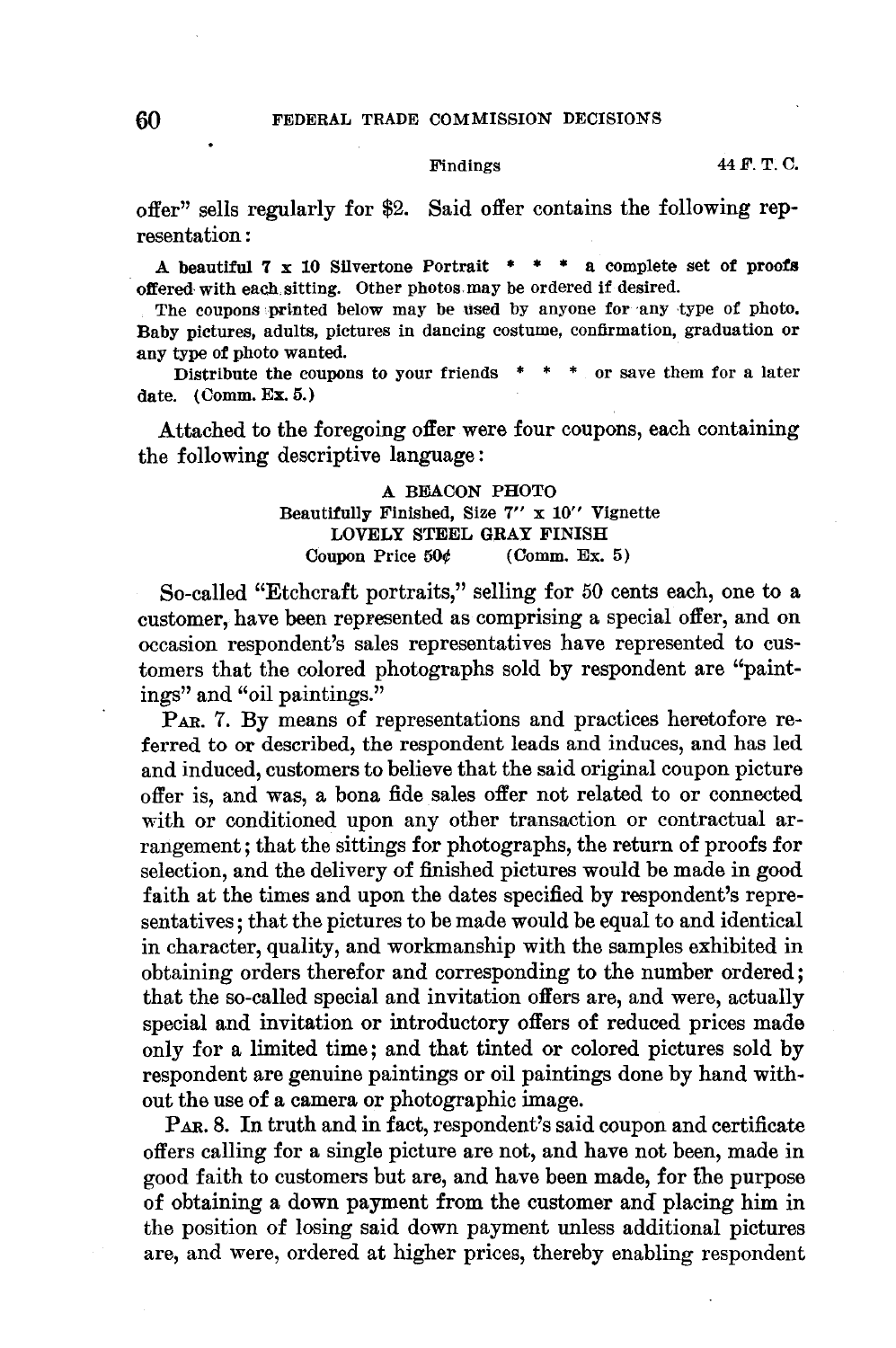## **-49** Findings

to make a substantial profit on the transaction. In many instances, sittings for photographs, the return of proofs, and the delivery of finished pictures are not, and have not been, made in compliance with sales representations made by respondent. Respondent's offers designated as "special" or "invitation" are not special or limited in point of time or otherwise but are, on the contrary, offers that have been made continually by respondent over a period of years and in the normal course of his business operations. Respondent's photographs, offered at 50 cents, do not sell for \$2 normally, and have never been sold for such price in the regular course of business. Respondent's -pictures which have been represented to customers as paintings or oil paintings are not genuine paintings or oil paintings in the accepted meaning of such terms but, on the contrary, are merely photographs to which color has been applied by hand by the use of cotton. Photographs delivered by respondent are, and have been frequently inferior in character, quality, and workmanship to the samples used by re spondent in effecting sales. This is, and has been, particularly true following the refusal of a coupon purchaser to order additional photographs. On many occasions a fewer number of photographs than those ordered and paid for have been delivered by respondent's studios. On numerous occasions since 1941, specifically during the war, the delay in furnishing finished products was due to respondent's inability to secure photographic paper in sufficient quantity and of good quality; and in some instances the inferior workmanship of the finished product was due to such inferior quality of photographic paper.

**PAR.** 9. Respondent further, in connection with the operation of his said photographic studio at 30 Huntington Avenue, Boston, Mass., from time to time, by arrangements made with various third parties, has permitted them to use, and they have used, as their business office, employing separate studio trade names for themselves, the actual street address and studio facilities, including telephone number of the respondent, at the same address, 30 Huntington Avenue, Boston, Mass. Said parties so using respondent's studio and street address and the said facilities existing there, actually had no studio equipment of any character there or elsewhere, and they did not own, conduct, or control any photographic studio in any accepted meaning or sense of the term. Two such alleged studios so employing respondent's business address, thereby falsely holding themselves out to the public as owners and operators of photographic studios and equipment there and obtaining credit and business standing and identity to which they were not entitled, were known respectively as Copley and Iroquois Studios. This practice of respondent in permitting others who neither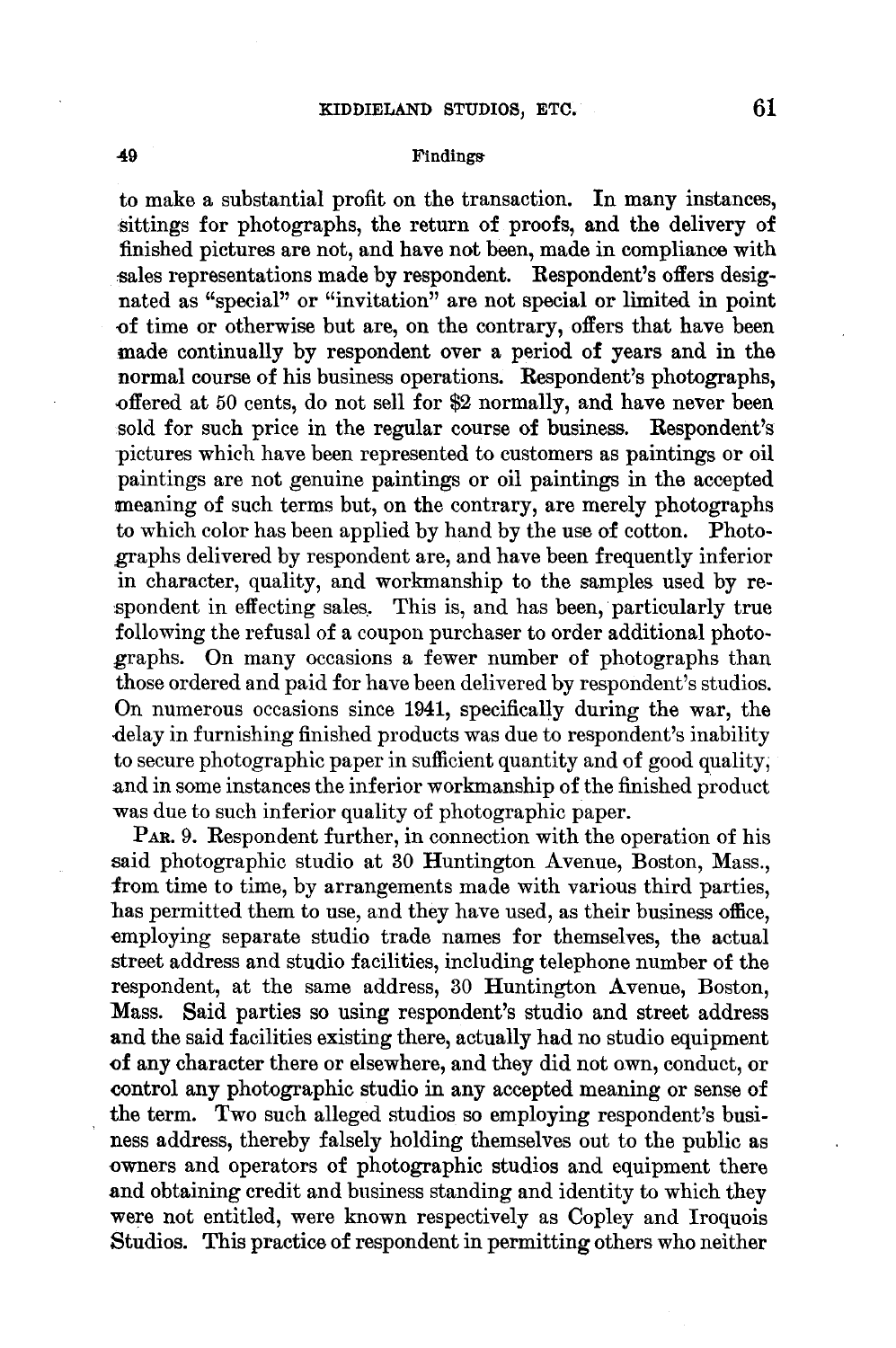owned, operated, nor controlled a photographic studio or any equipment therefor to use his studio address and equipment as and for their own in connection with fictitious studio trade names employed by them has, and has had, the capacity and tendency to mislead members of the, public into the erroneous belief, and they have been led to believe, that they were contracting and dealing with established, operating, responsible studios, and into the purchase of the products **of**  said alleged studios because of such beliefs so engendered. Respondent further, in thus permitting others to make such use of his address and business facilities, has placed in their hands an instrument whereby they might deceive members of the consuming public into believing, and they have believed, that they were contracting and dealing with an established, operating, responsible studio, when such was not the fact. The use of the names Iroquois Studios and Copley Studios, as herein described, has been discontinued by the respondent and no such use of said names has been made, or has been permitted to **be**  made, by the respondent since approximately the spring of 1945.

P<sub>AR</sub>. 10. The use by the respondent of the aforesaid acts, practices, and methods in connection with the offering for sale and sale of his said products in commerce, and particularly the failure of respondent to disclose essential and important facts as to the real character of the coupon or certificate offer made by him, has had, and now has, the tendency and capacity to, and does, mislead and deceive members of the purchasing public regarding the actual character and meaning of the original offer made by respondent, including the actual identity of the product offered for sale, and concerning the character, quality, value, and price of respondent's products, and leads, and has led, purchasers erroneously to believe that the said representations are, and were, true, and thereby causes, and has caused, a substantial number of the purchasing public, by reason of the erroneous beliefs so engendered, to purchase substantial quantities of such product.

### **CONCLUSION**

The acts and practices of respondent as herein found are all to the prejudice and injury of the public and constitute unfair and deceptive acts and practices in commerce within the intent and meaning of the Federal Trade Commission Act.

## ORDER TO CEASE AND DESIST

This proceeding having been heard by the Federal Trade Commission upon the complaint of the Commission, the answer of the re-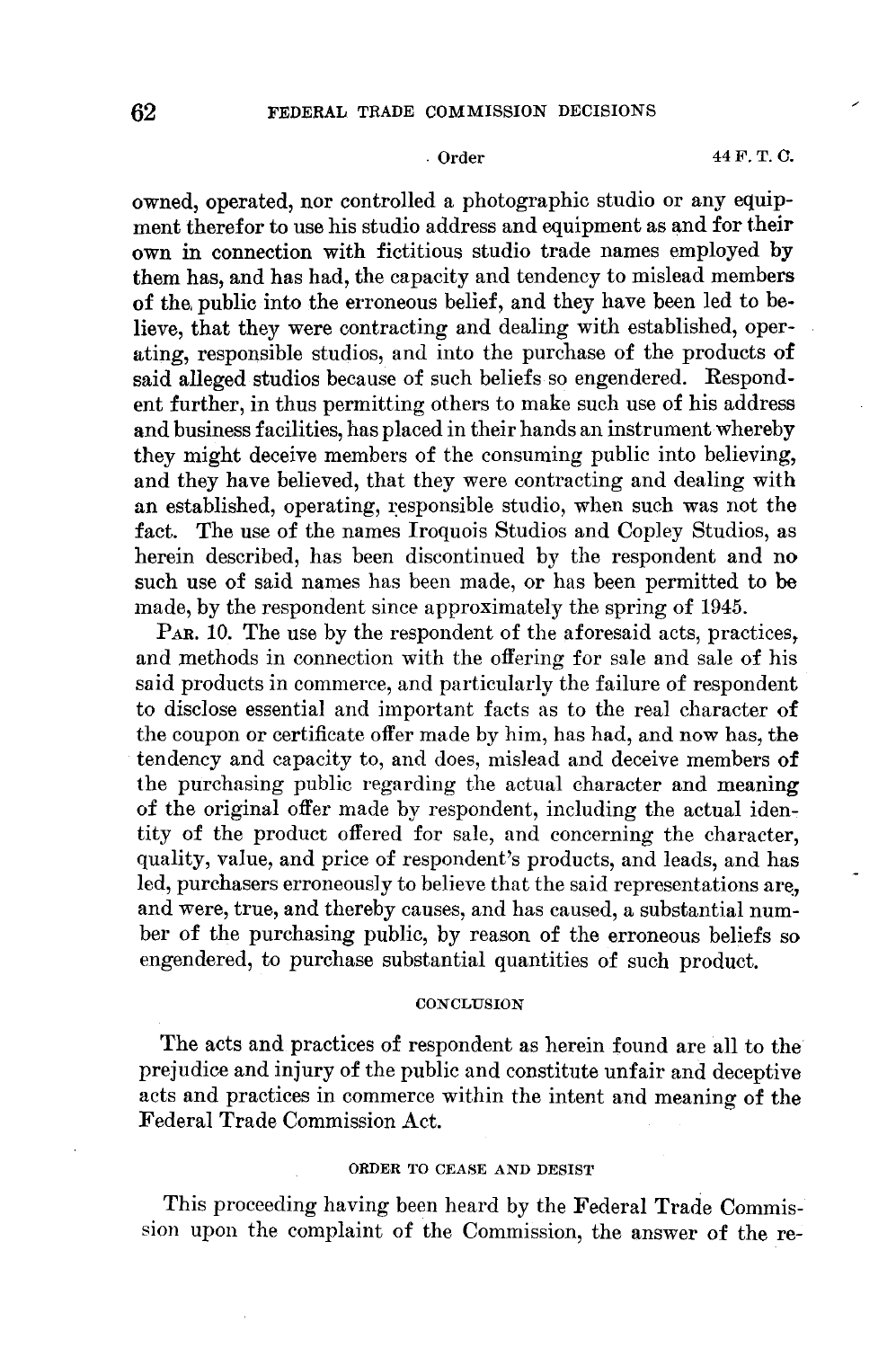#### 49 Order

spondent, certain facts and other evidence stipulated into the record at a hearing before an examiner of the Commission theretofore duly designated by it (including a stipulation that the Commission may proceed to make its findings as to the facts and order disposing of the proceeding without intervening procedure) and recommended decision by the trial examiner, and the Commission having made its findings as to the facts and its conclusion that said respondent has violated the provisions of the Federal Trade Commission Act:

*It is ordered,* That respondent George D. Newman, individually and trading as Kiddieland Studios or as Beacon Studios, or under any other name, his representatives, agents, and employees, directly or through any corporate or other device, in connection with the offering for sale, sale, and distribution of plain, tinted, or colored photographs or enlargements thereof in commerce, as "commerce" is defined in the Federal Trade Commission Act, do forthwith cease and desist from :

1. Representing, directly or by implication, that the price at which any of respondent's products is offered for sale is a special or introductory or limited offer or a reduced price when such price is in fact the price at which said product is regularly and usually sold.

2. Representing, through the use of coupons or otherwise, that a photograph of a designated kind and character will be made for a stipulated price, unless this is in fact done without the imposition or attempted imposition of conditions not stated when the offer is made.

3. Exhibiting to prospective customers as samples of respondent's products any photographs or pictures which are not in fact representative of the pictures sold by respondent.

4. Representing, directly or by implication, that a picture to be made and delivered will be equal in type, quality, or workmanship to samples displayed to the customer, unless the picture delivered is in fact equal in type, quality, or workmanship to such samples.

5. Representing that photographs will be taken, proofs exhibited,. or finished pictures delivered at specified times except when such representations are made in good faith and failures to conform thereto are due to circumstances not reasonably under the control of respondent.

6. Using the words "painting" or "oil painting," or any other word or words of similar import and meaning, to designate, describe, or refer to pictures or enlargements made by a photographic process or representing in any manner that colored or tinted photographs are paintings.

 $789940 - 50 - -8$